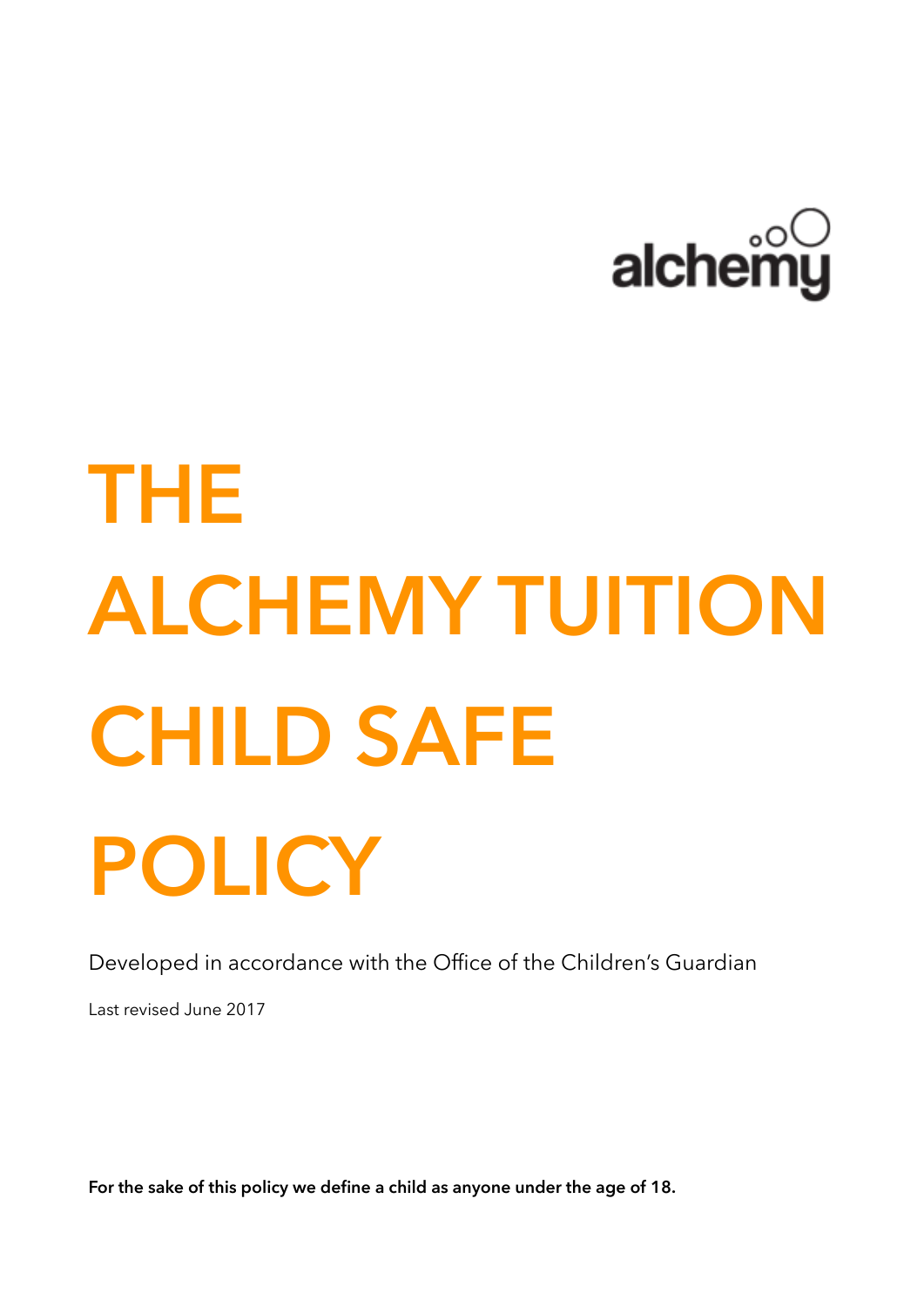#### **Our commitment to child safety**

#### **Alchemy Tuition is committed to child safety.**

We want children to be safe, happy and empowered. We support and respect all children, as well as our tutors and staff.

We are committed to the safety, participation and empowerment of all children.

We have zero tolerance of child abuse, and all allegations and safety concerns will be treated very seriously and consistently with our robust policies and procedures.

We have legal and moral obligations to contact authorities when we are worried about a child's safety. Alchemy Tuition is a mandatory reporting agency which requires us to report all potential breaches of our child safe policy to the relevant authorities, regardless of their severity.

Alchemy Tuition is committed to preventing child abuse and identifying risks early, and removing and reducing these risks. We recognise child abuse can come in a range of forms, including physical abuse, sexual abuse, psychological/emotional abuse and neglect.

Alchemy Tuition has comprehensive human resources and hiring practices for all staff and tutors to ensure they adhere to our child safe policy.

Alchemy Tuition is committed to regularly training and educating our staff and tutors on child abuse risks. We support and respect all children, as well as our staff and tutors. We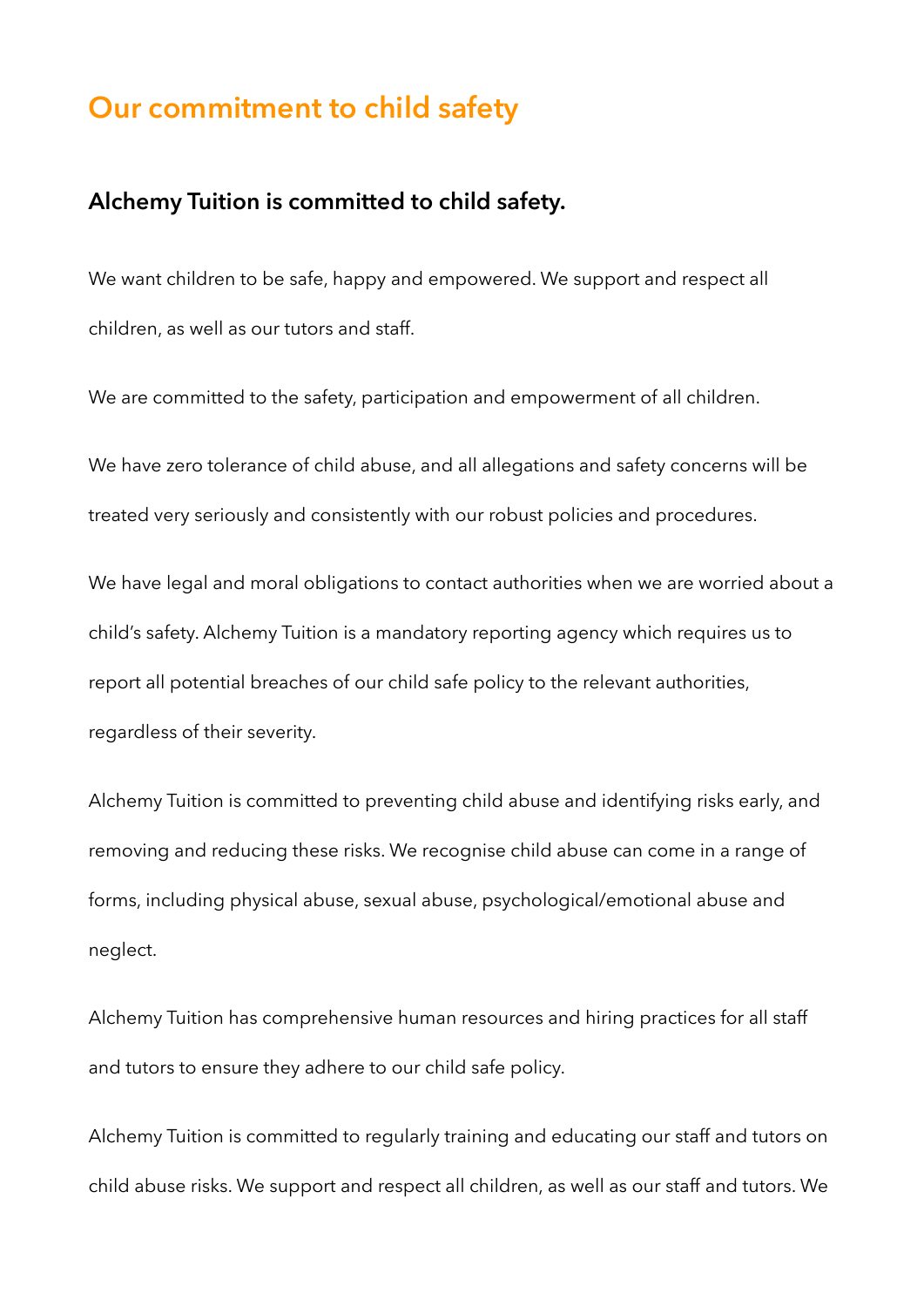are committed to the inclusion of children from minority groups and children with disabilities.

We have specific policies, procedures and training in place that support our leadership team, staff and tutors to achieve these commitments.

In addition to our stringent hiring process and WWCC for all of our tutors, we require that no child be left alone with their tutor. All lessons should take place in a common area where constant parental presence is maintained. This ensures a safe learning environment for the children we work with.

**If you believe a child is at immediate risk of abuse phone 000.**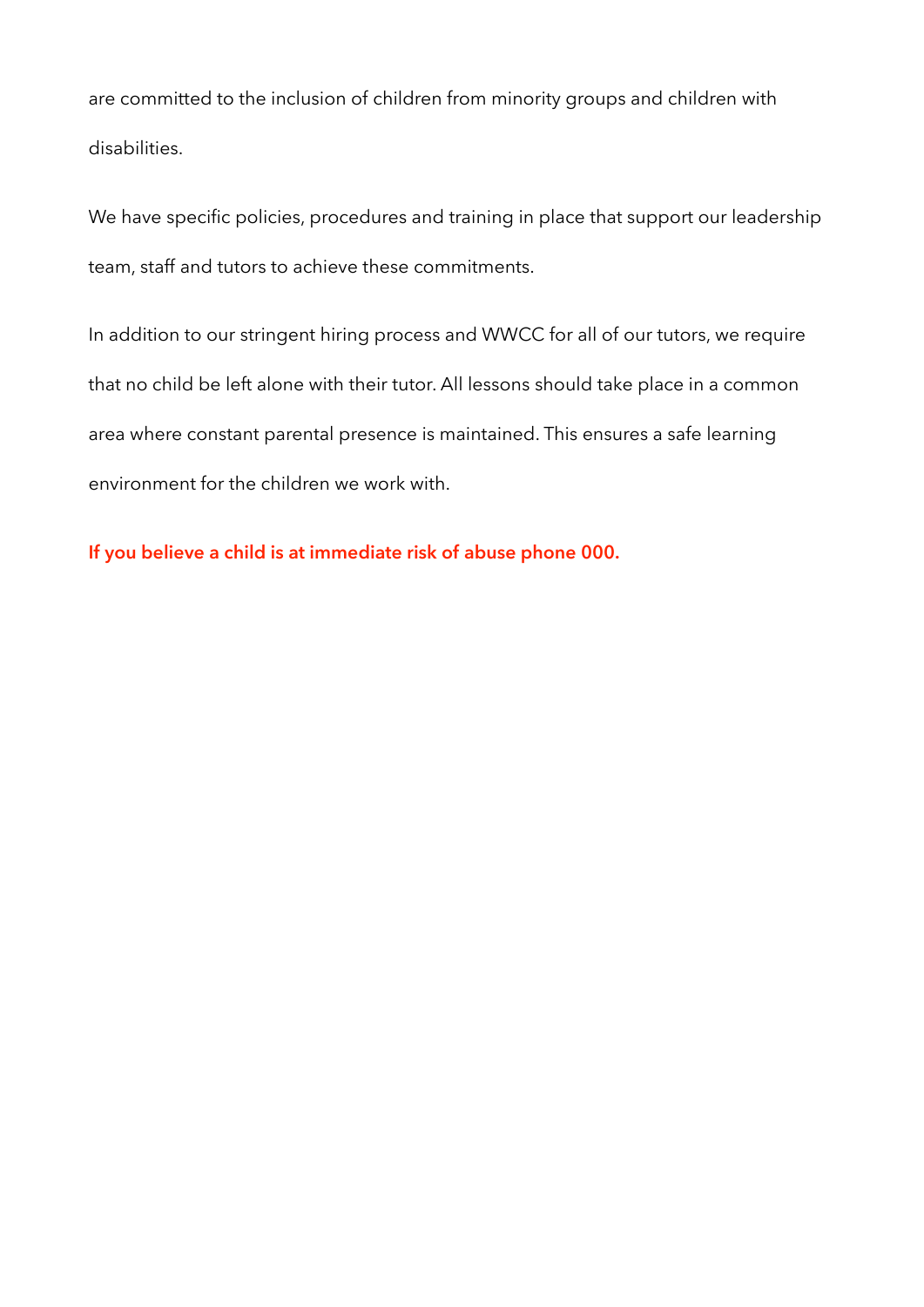# **Our children**

This policy is intended to empower children who are vital and active participants in our organisation. We involve them when making decisions, especially about matters that directly affect them. We listen to their views and respect what they have to say.

We promote diversity and tolerance at Alchemy Tuition, and people from all walks of life and cultural backgrounds are welcome. In particular we:

- promote the cultural safety, participation and empowerment of Aboriginal children
- promote the cultural safety, participation and empowerment of children from culturally and/or linguistically diverse backgrounds
- ensure that children with a disability are safe and can participate equally.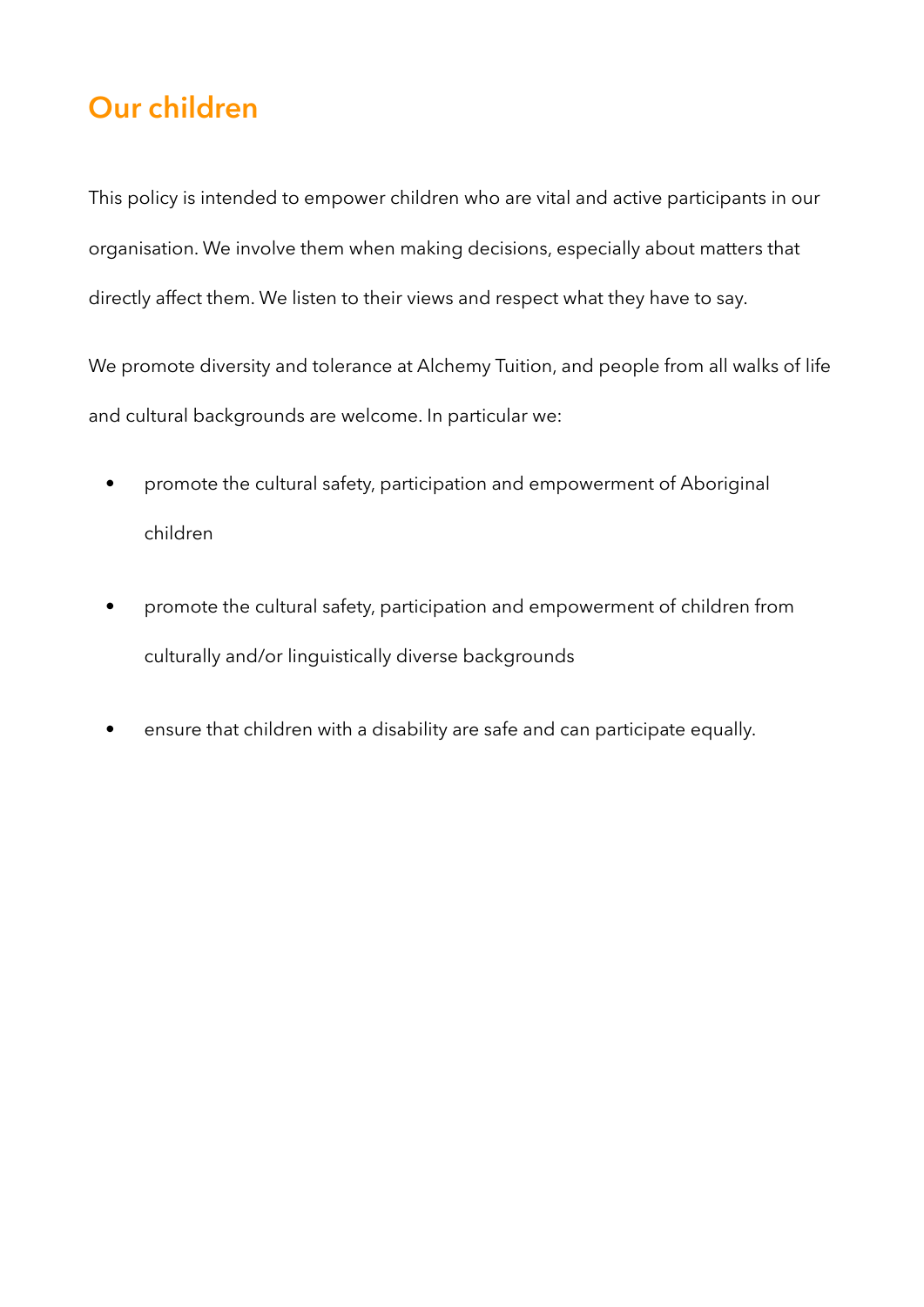## **Our staff and tutors**

This policy guides our staff and tutors on how to behave with children in our organisation.

All of our staff and tutors must agree to abide by our code of conduct which specifies the standards of conduct required when working with children. Our code of conduct is publicly available on our website and is a required training module for our tutors. All staff and tutors, as well as children and their families, are encouraged to contribute to the development of the code of conduct and get in touch if they see any need for changes or improvement.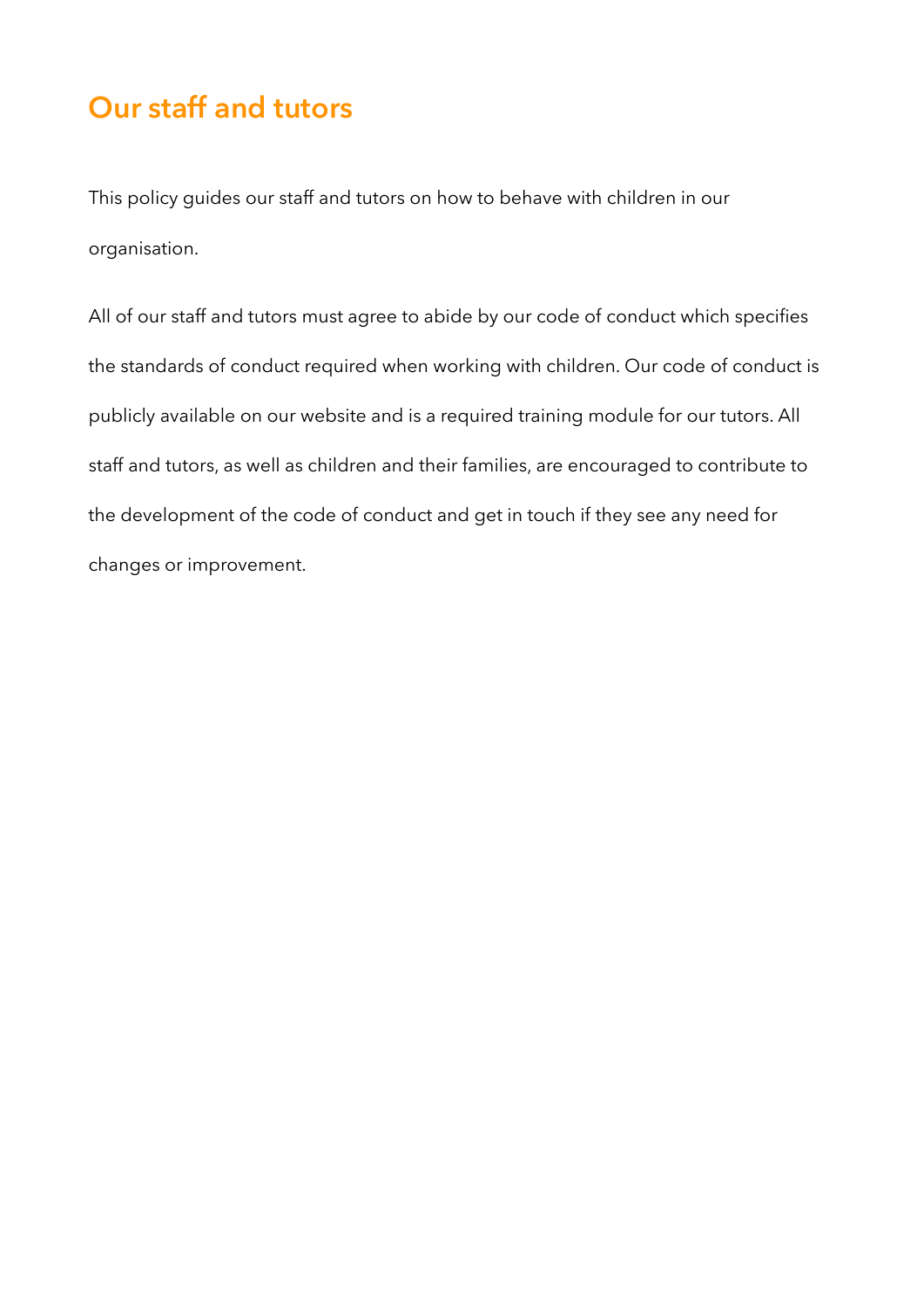### **Training and supervision**

Training and education is important to ensure that everyone at Alchemy Tuition understands that child safety is everyone's responsibility

Alchemy Tuition's culture aims for all staff and tutors (in addition to parents/carers and children) to feel confident and comfortable in discussing any allegations of child abuse or child safety concerns. We train our staff to identify, assess, and minimise risks of child abuse and to detect potential signs of child abuse.

We also support our staff and tutors through ongoing supervision and training to understand how their actions can influence the young people they work with and acknowledge when a relationship with a child may become inappropriate.

New employees and tutors will be supervised regularly to ensure they understand our organisation's commitment to child safety and that everyone has a role to play in protecting children from abuse, as well as checking that their behaviour towards children is safe and appropriate (please refer to the code of conduct to understand appropriate behaviour further). Any inappropriate behaviour will be reported through appropriate channels, including the Department of Health and Human Services and NSW Police, depending on the severity and urgency of the matter.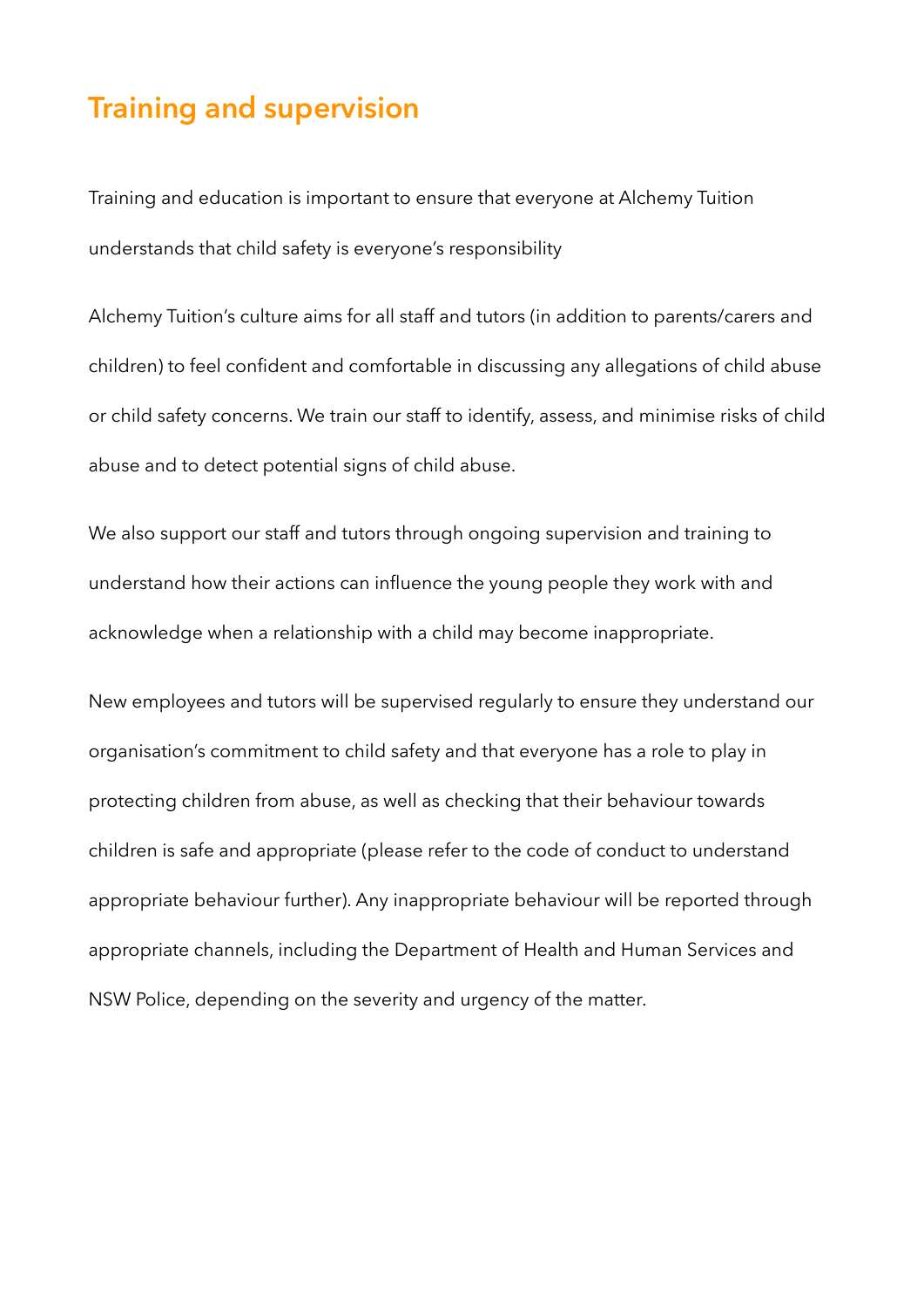#### **Recruitment**

We take all reasonable steps to hire skilled people to work with our children. We develop selection criteria and advertisements which clearly demonstrate our commitment to child safety and an awareness of our social and legislative responsibilities. Alchemy Tuition understands that when recruiting staff and tutors we have ethical as well as legislative obligations.

All people engaged in child-related work, including tutors, are required to hold a Working with Children Check and to provide evidence of this Check. We regularly maintain our database of Working with Children Check's and make sure they have applied and/or are cleared prior to working with a student in accordance with the Office of the Children's Guardians requirements.

When necessary, we carry out reference checks and police record checks to ensure that we are recruiting the right people. Police record checks would be used only for the purposes of recruitment and are discarded after the recruitment process is complete. We do retain our own records (but not the actual criminal record) if an applicant's criminal history affected our decision making process.

If during the recruitment process a person's records indicate a criminal history then the person will be given the opportunity to provide further information and context.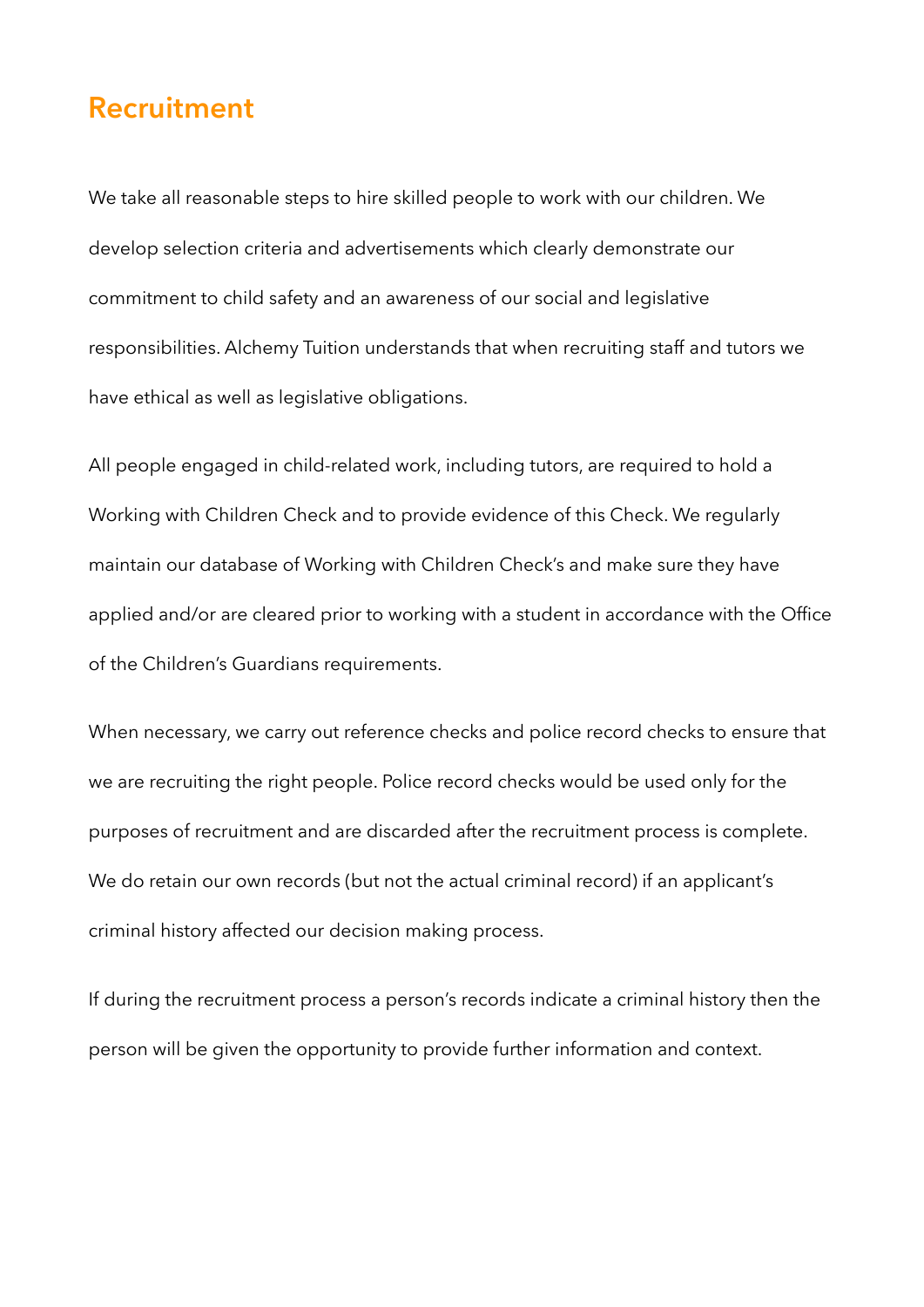# **Fair procedures for personnel**

The safety and wellbeing of children is our primary concern. We are also fair and just to personnel. The decisions we make when recruiting, assessing incidents, and undertaking disciplinary action will always be thorough, transparent, and based on evidence.

We record all allegations of abuse and safety concerns using our incident reporting form, including investigation updates. All records are securely stored.

If an allegation of abuse or a safety concern is raised, we provide updates to children and families on progress and any actions we as an organisation take.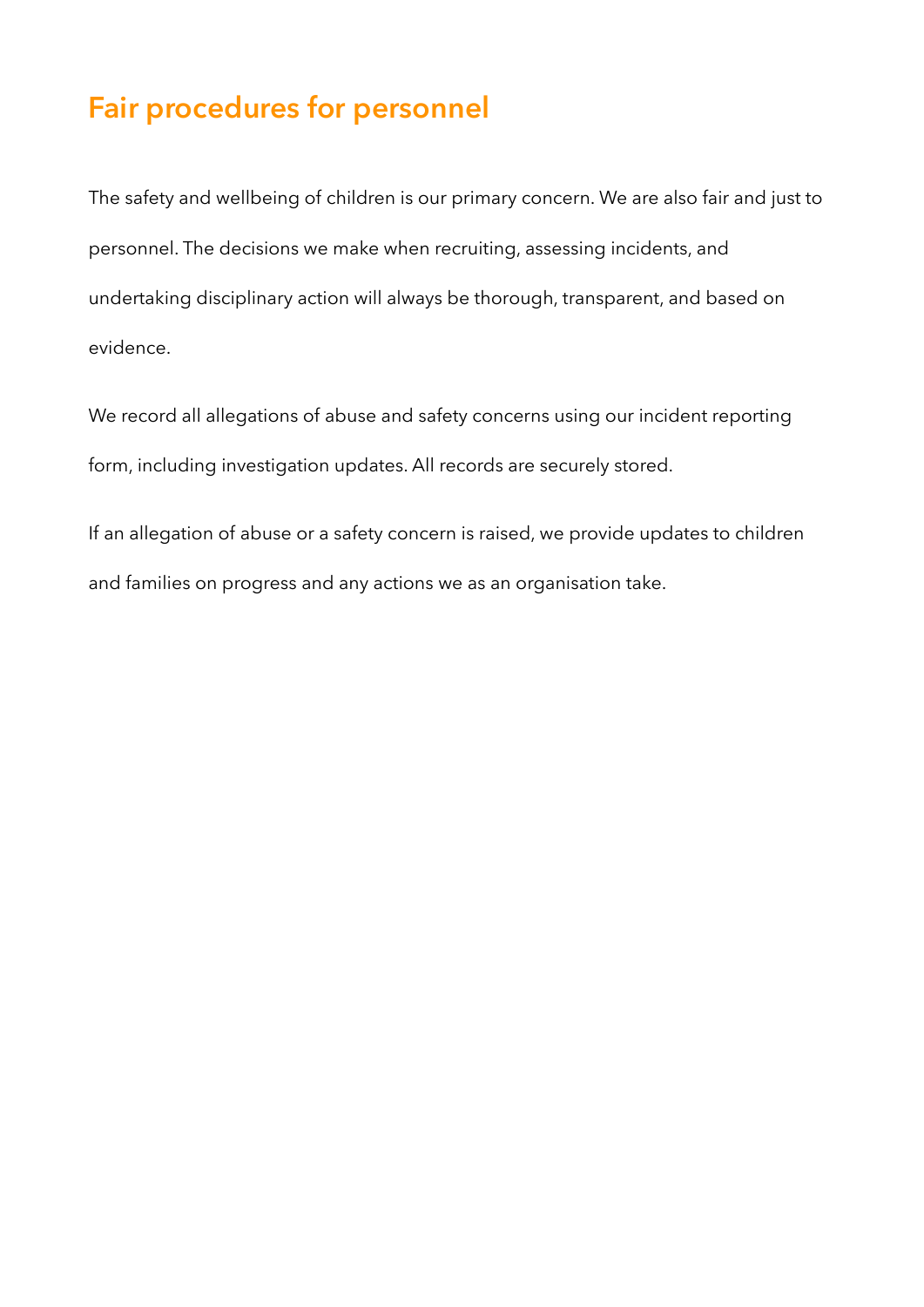# **Privacy**

All personal information considered or recorded will respect the privacy of the individuals involved, whether they be staff, tutors, parents or children, unless there is a risk to someone's safety. We have safeguards and practices in place to ensure any personal information is protected. Everyone is entitled to know how this information is recorded, what will be done with it, and who will have access to it.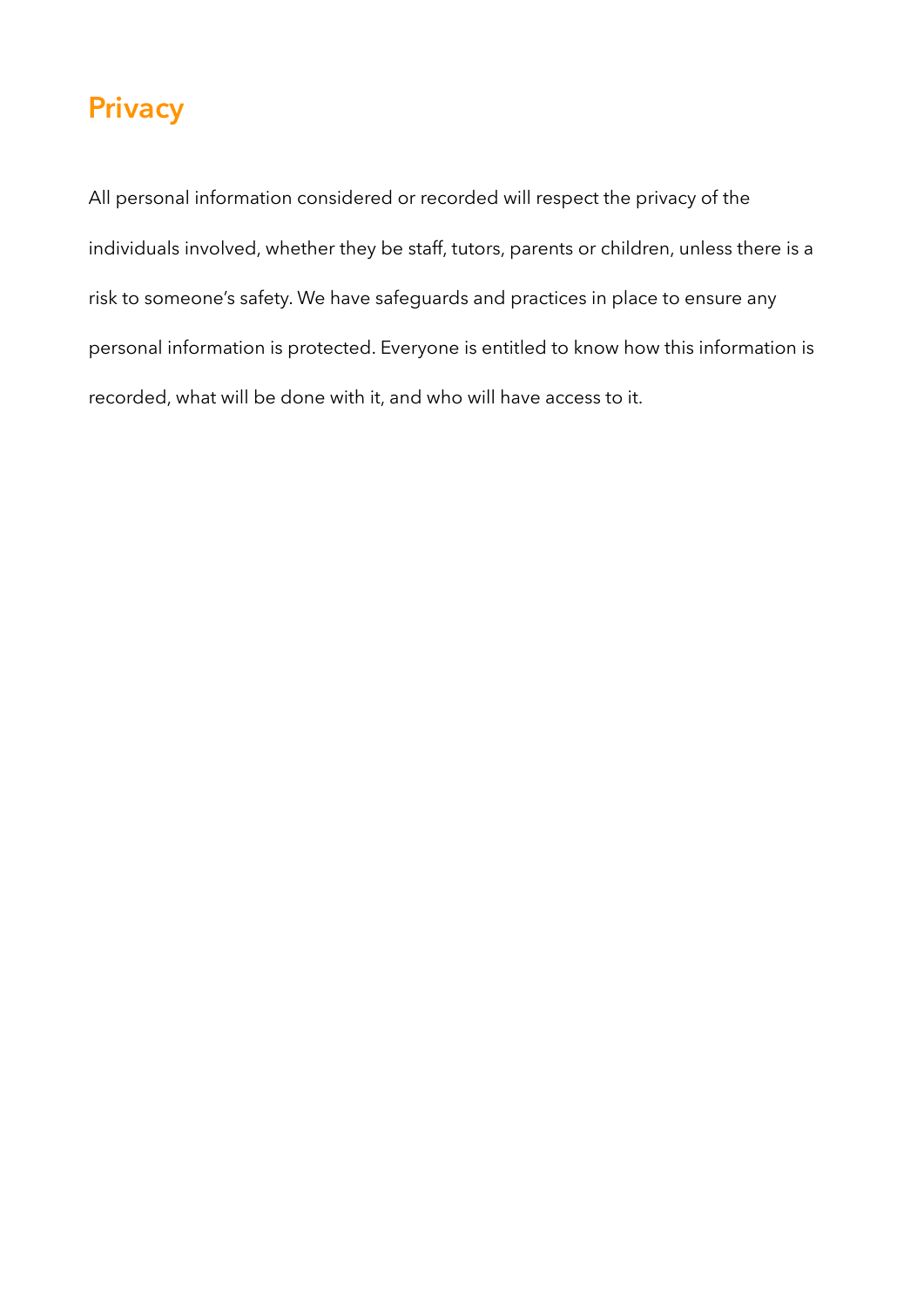## **Legislative responsibilities**

Alchemy Tuition takes our legal responsibilities seriously, including:

**Failure to disclose:** Reporting child sexual abuse is a community-wide responsibility. All adults in New South Wales who have a reasonable belief that an adult has committed a sexual offence against a child under 16 have an obligation to report that information to the police. A person will not commit this offence if they have a reasonable excuse for not disclosing the information, including a fear for their safety or where the information has already been disclosed.

Failure to protect: People of authority in our organisation will commit an offence if they know of a substantial risk of child sexual abuse and have the power or responsibility to reduce or remove the risk, but negligently fail to do so.

Any personnel who are **mandatory reporters** must comply with their duties.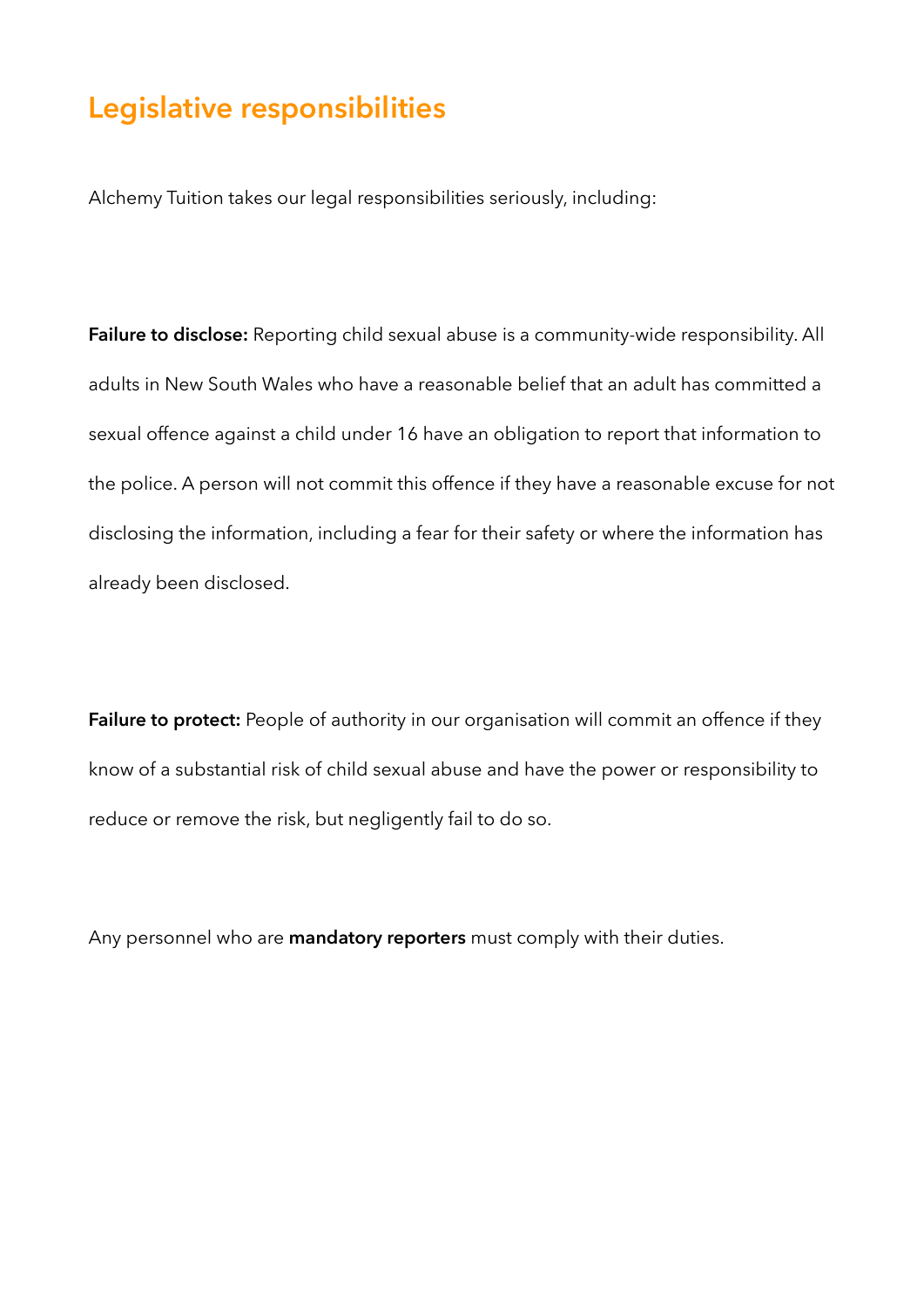# **Alchemy Tuition Code of Conduct (for tutors):**

**All staff, tutors, volunteers and directors of Alchemy Tuition are required to observe child safe principles and expectations for appropriate behaviour towards and in the company of children, as noted below.**

#### **All personnel of Alchemy Tuition are responsible for supporting the safety, participation, wellbeing and empowerment of children by:**

- o adhering to Alchemy Tuition's child safe policy at all times / upholding Alchemy Tuition's statement of commitment to child safety at all time
- o taking all reasonable steps to protect children from abuse
- o treating everyone with respect
- o listening and responding to the views and concerns of children, particularly if they are telling you that they or another child has been abused and/or are worried about their safety or the safety of another
- o promoting the cultural safety, participation and empowerment of Aboriginal children (for example, by never questioning an Aboriginal child's selfidentification)
- o promoting the cultural safety, participation and empowerment of children with culturally and/or linguistically diverse backgrounds (for example, by having a zero tolerance of discrimination)
- o promoting the safety, participation and empowerment of children with a disability (for example, during personal care activities)
- o ensuring as far as practicable that tutors are not left alone with a child
- o reporting any allegations of child abuse to Alchemy Tuition's Child Safety Officers Matt Ahern or Nic Rothquel, and ensure any allegation is reported to the police or child protection
- o reporting any child safety concerns to Alchemy Tuition's Child Safety Officers Matt Ahern or Nic Rothquel
- o if an allegation of child abuse is made, ensure as quickly as possible that the child(ren) are safe
- o encouraging children to 'have a say' and participate in all relevant organisational activities where possible, especially on issues that are important to them.

#### **Tutors and volunteers must not:**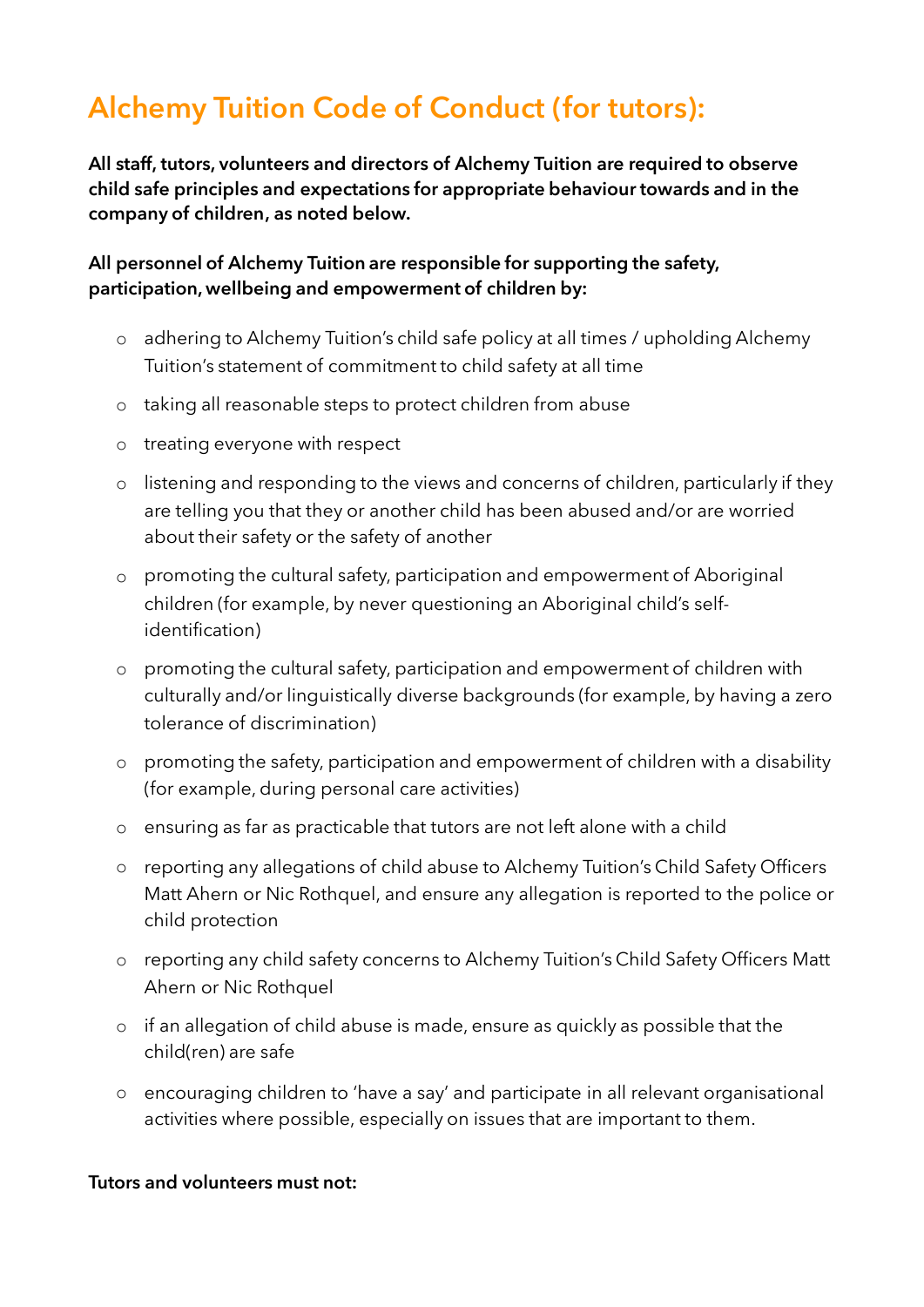- o develop any 'special' relationships with children that could be seen as favouritism (for example, the offering of gifts or special treatment for specific children)
- o exhibit behaviours with children which may be construed as unnecessarily physical
- o put children at risk of abuse (for example, by locking doors)
- o do things of a personal nature that a child can do for themselves, such as toileting or changing clothes
- o engage in open discussions of a mature or adult nature in the presence of children (for example, personal social activities)
- o use inappropriate language in the presence of children
- o express personal views on cultures, race or sexuality in the presence of children
- o discriminate against any child, including because of culture, race, ethnicity or disability
- o have contact with a child or their family outside of our organisation without our child safety officer's knowledge and/or consent (for example, catching up for coffee). Accidental contact, such as seeing people in the street, is not considered inappropriate.
- o have any online contact with a child or their family (unless necessary, for example emailing parents or students)
- o ignore or disregard any suspected or disclosed child abuse.

By observing these standards you acknowledge your responsibility to immediately report any breach of this code to Alchemy Tuition's Child Safety Officers Matt Ahern or Nic Rothquel

If you believe a child is at immediate risk of abuse phone 000.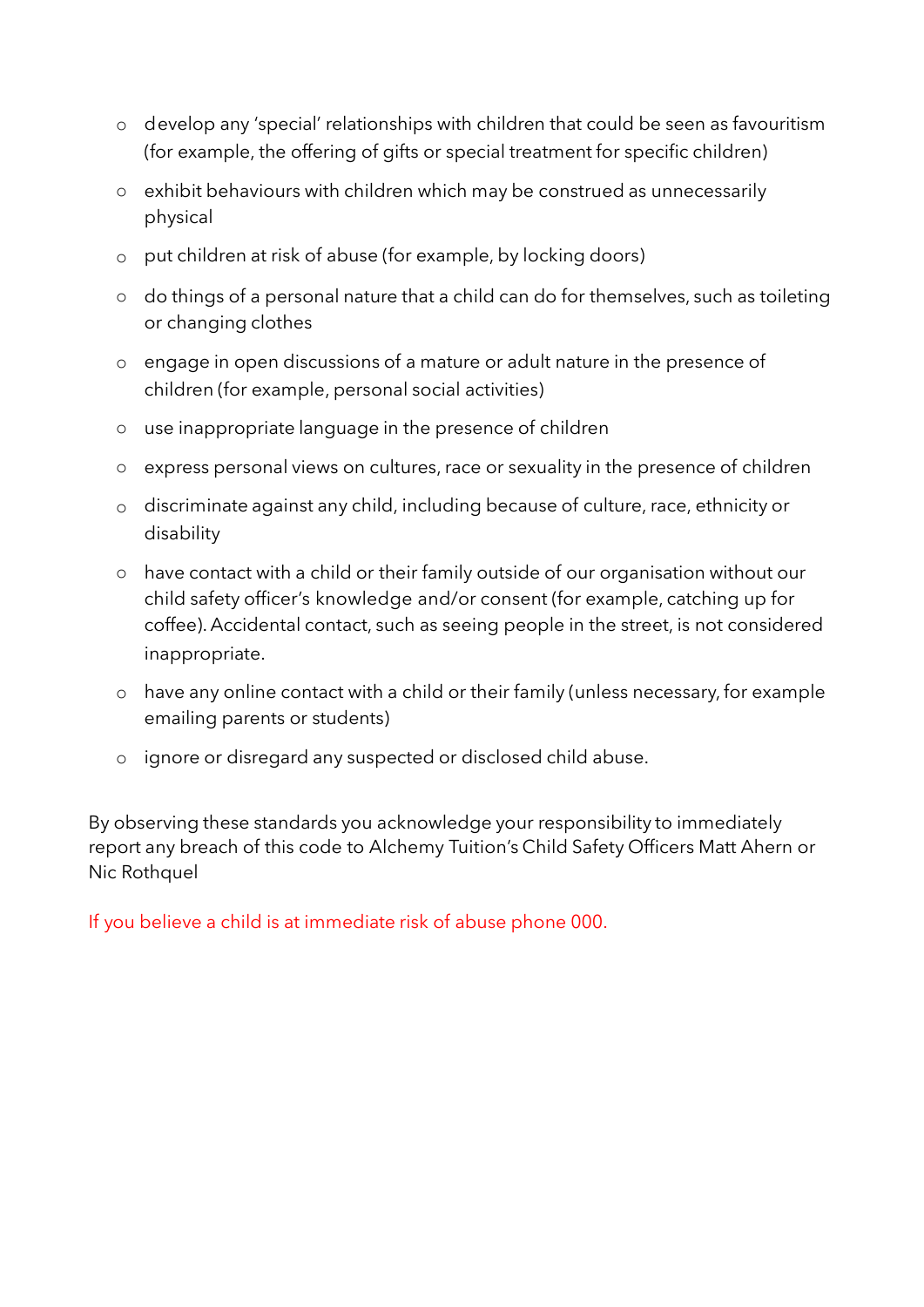## **Risk management**

In NSW, organisations are required to protect children when a risk is identified (see information about failure to protect above). In addition to general occupational health and safety risks, we proactively manage risks of abuse to our children.

We have risk management strategies in place to identify, assess, and take steps to minimise child abuse risks, which include risks posed by physical environments (for example, any doors that can lock), and online environments (for example, no staff or tutor is to have contact with a child in organisations on social media).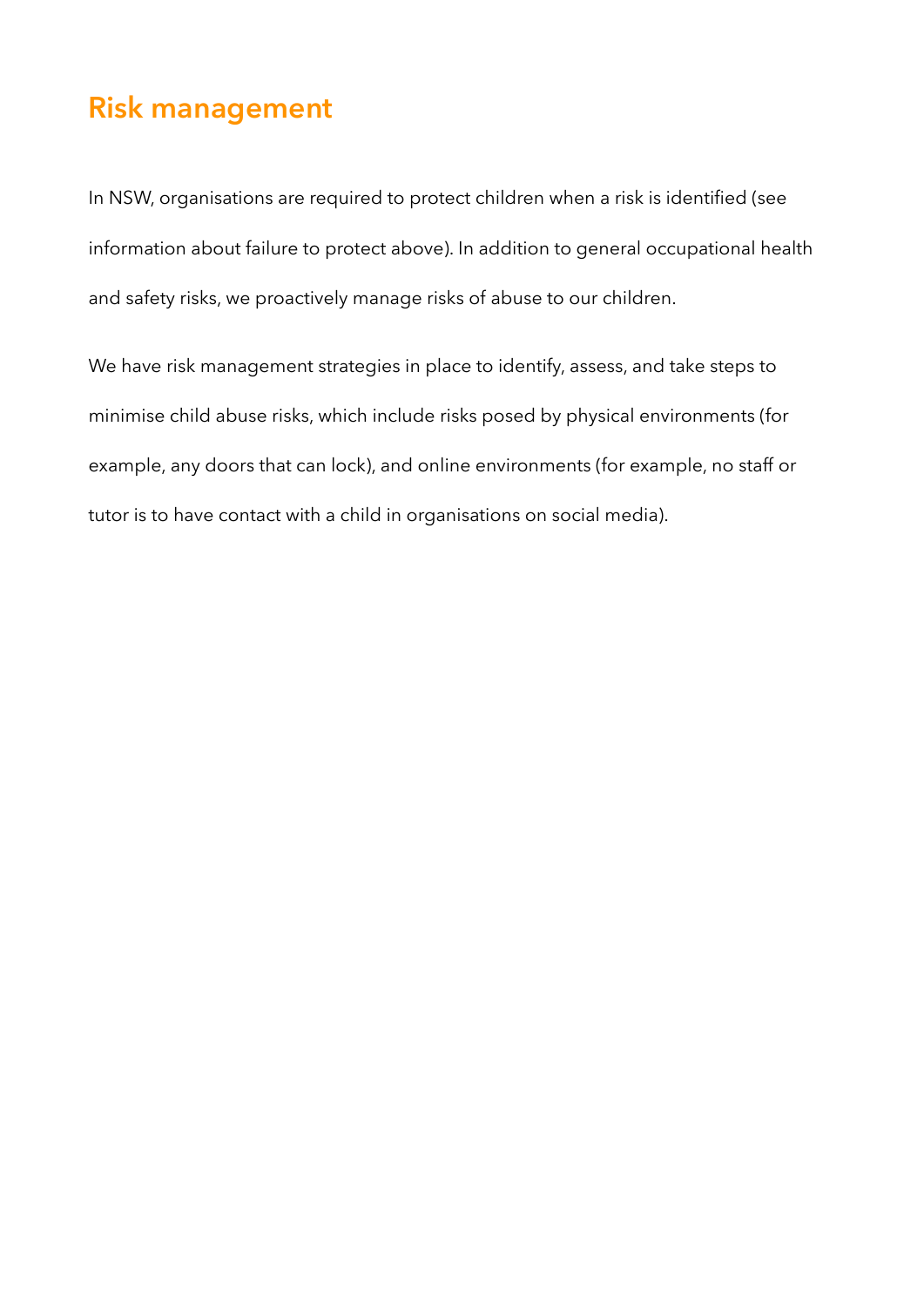# **Regular review**

This policy will be reviewed every two years and following significant incidents if they occur. We will ensure that families and children have the opportunity to contribute. Where possible we do our best to work with local Aboriginal communities, culturally and/or linguistically diverse communities and people with a disability.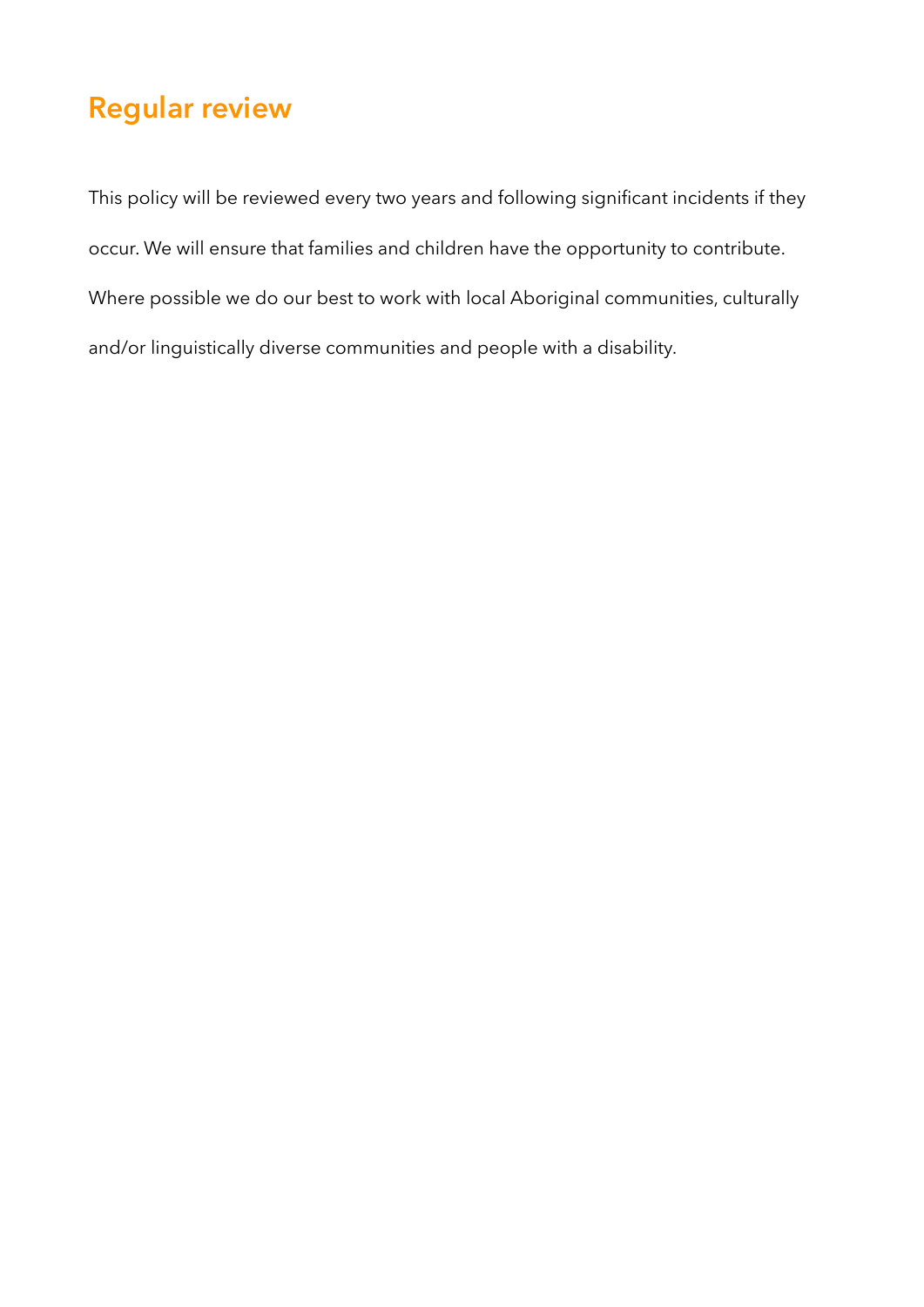#### **Allegations, concerns and complaints**

Alchemy Tuition takes all allegations seriously and has practices in place to investigate thoroughly and quickly. Our staff and tutors are trained to deal appropriately with allegations.

We work to ensure all children, families, staff and tutors know what to do and who to tell if they observe abuse or are a victim, and if they notice inappropriate behaviour.

We all have a responsibility to report an allegation of abuse if we have a reasonable

belief that an incident took place (see information about failure to disclose above).

If an adult has a **reasonable belief** that an incident has occurred then they must report the incident. Factors contributing to reasonable belief may be:

o a child states they or someone they know has been abused (noting that sometimes the child may in fact be referring to themselves)

o behaviour consistent with that of an abuse victim is observed o someone else has raised a suspicion of abuse but is unwilling to report it

Alchemy Tuition have a comprehensive complaints policy in place to ensure every report is addressed swiftly and responsibly.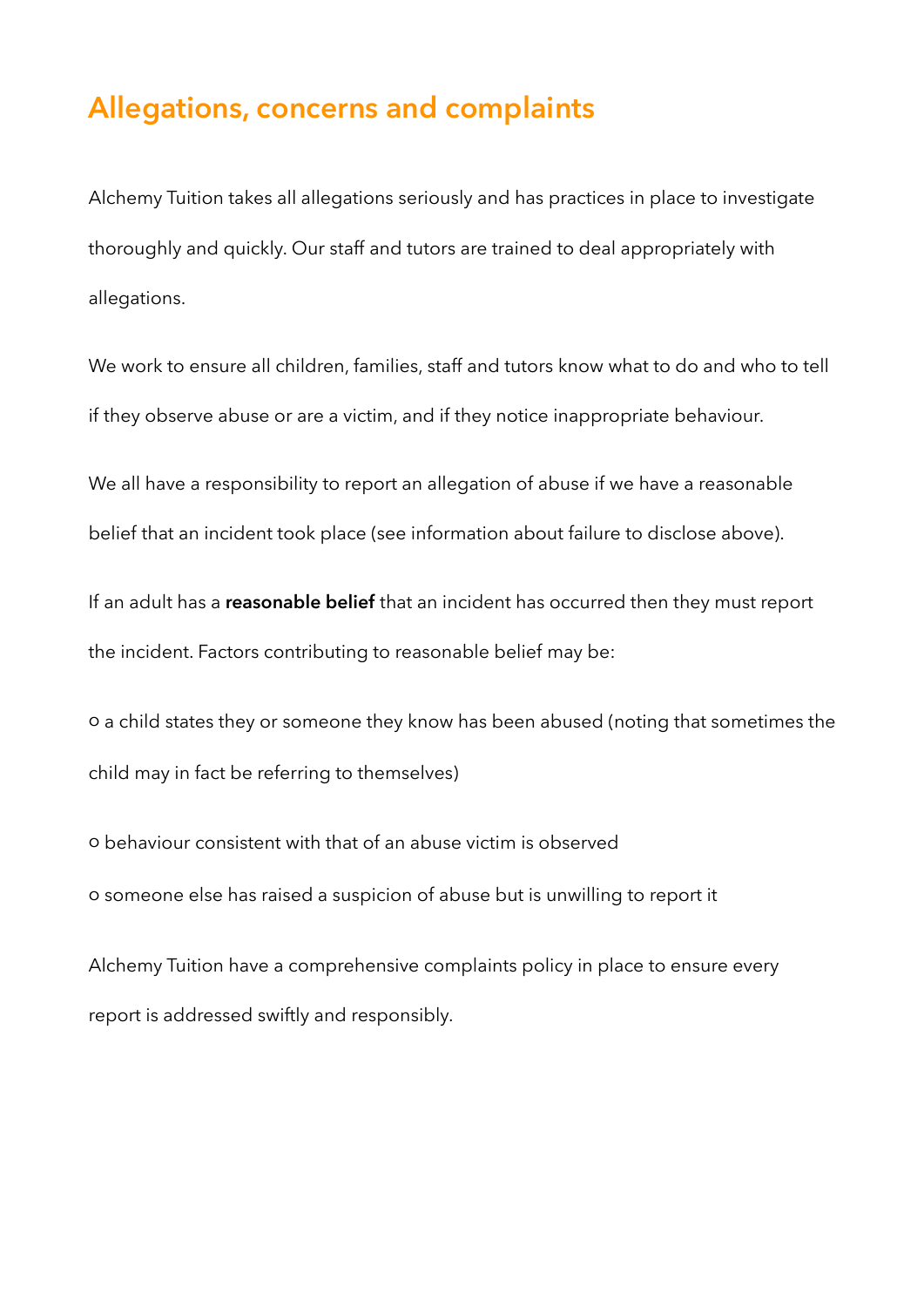# **Counselling and support services**

**The Centre Against Sexual Assault** 

http://www.casa.org.au **1800 806 292** 

**1800RESPECT National Sexual Assault, Domestic Family Violence Counselling Service** 

https://www.1800respect.org.au **1800 737 732** 

**Safe Steps Family Violence Response Centre** 

http://www.safesteps.org.au **1800 015 188** 

**Aboriginal Family Violence Prevention and Legal Service** 

http://www.fvpls.org **1800 105 303** 

**inTouch Multicultural Centre Against Family Violence** 

http://intouch.asn.au **1800 755 988**